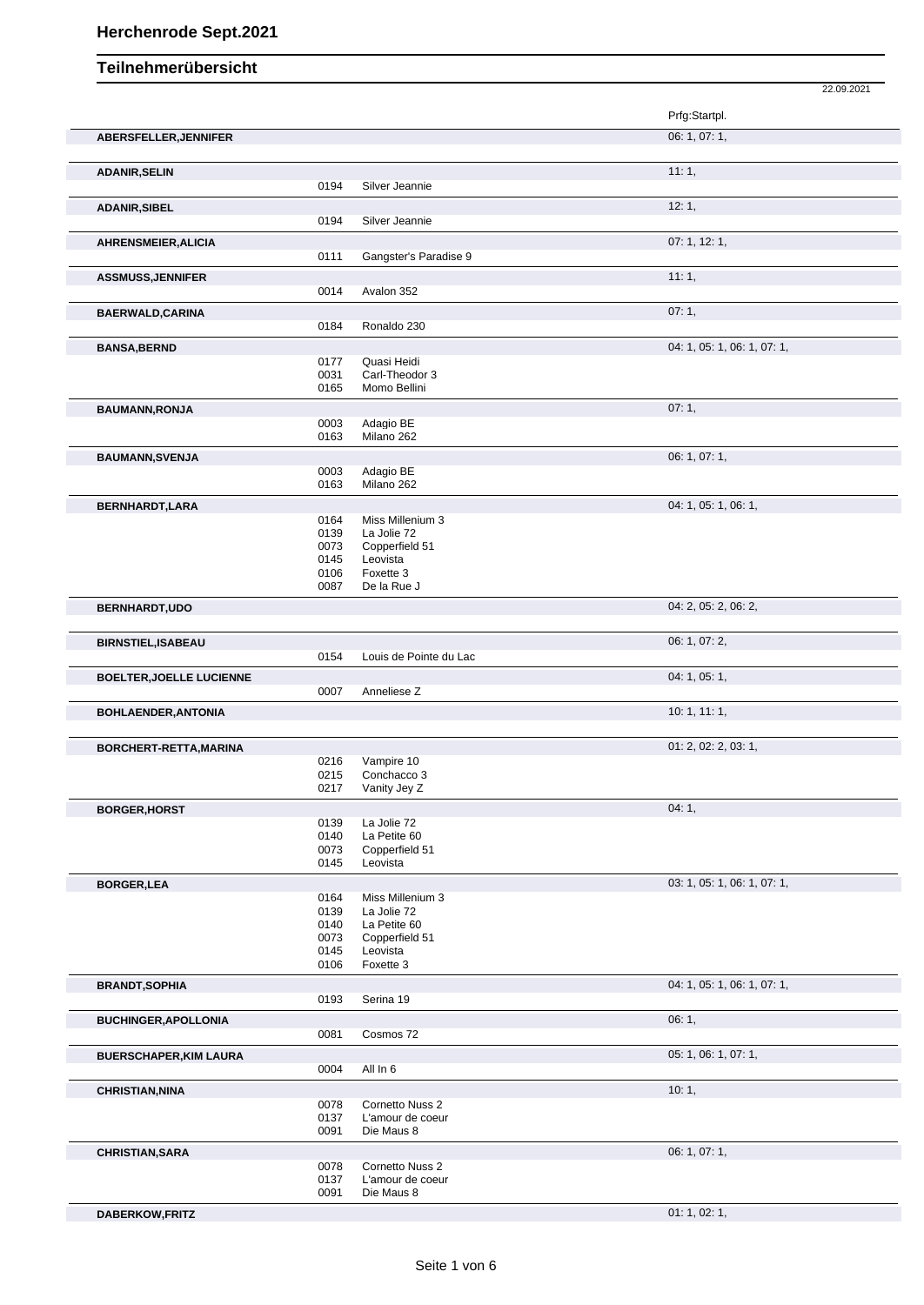|                               |              |                                       | 22.09.2021                                |
|-------------------------------|--------------|---------------------------------------|-------------------------------------------|
|                               |              |                                       | Prfg:Startpl.                             |
|                               | 0005         | Alpatros                              |                                           |
|                               |              |                                       |                                           |
| <b>DISTEL, FABIENNE</b>       | 0186         | S-Class                               | 07:1,                                     |
|                               |              |                                       | 13:1,                                     |
| DOERFLER, AMMELIE RENATE      | 0196         | Snowflake 28                          |                                           |
|                               |              |                                       | 10:1,                                     |
| DOERFLER, FELIX LEOPOLD       | 0196         | Snowflake 28                          |                                           |
| <b>DOERR, SOPHIA</b>          |              |                                       | 05: 1, 06: 1, 07: 1, 12: 1,               |
|                               | 0190         | Samira 471                            |                                           |
| DYLLA, LEAH                   |              |                                       | 09:1,                                     |
|                               | 0067         | Cogumelo                              |                                           |
| <b>EHRENFELS, LENA</b>        |              |                                       | 12:1,                                     |
|                               | 0080         | Coronera                              |                                           |
| EHRHARDT, MIA                 |              |                                       | 13:1,                                     |
|                               | 0214         | Davinia                               |                                           |
| <b>EMEDI, HANNA FREDERIKA</b> |              |                                       | 13:1,                                     |
|                               | 0219         | Turnina's Leni                        |                                           |
| <b>FASSMANN, SARAH SOPHIE</b> |              |                                       | 10:1,                                     |
|                               | 0161         | Mc Sunday 4                           |                                           |
| <b>FELDMANN, RALF</b>         |              |                                       | 03: 1, 04: 2,                             |
|                               | 0099         | Even better 4                         |                                           |
|                               | 0056<br>0032 | Cheveyo 5<br>Carlo T                  |                                           |
|                               |              |                                       |                                           |
| FELDMANN, SARAH               | 0099         | Even better 4                         | 02: 1, 05: 2,                             |
|                               | 0056         | Cheveyo 5                             |                                           |
|                               | 0032         | Carlo T                               |                                           |
| FIEDLER, NADJA                |              |                                       | 08: 1, 09: 1,                             |
|                               | 0038         | Cathanya                              |                                           |
|                               | 0115<br>0162 | Go For Me 5<br>Midnight's Lady        |                                           |
|                               |              |                                       | 02: 1, 03: 1, 04: 1, 06: 1,               |
| <b>GEHRISCH, NADINE</b>       | 0053         | Charlyna 3                            |                                           |
|                               | 0114         | Gialotta SG                           |                                           |
| <b>GEISSLER, KATHARINA</b>    |              |                                       | 07:1,                                     |
|                               | 0037         | Catapulte 3                           |                                           |
|                               | 0084         | Crop Tiger                            |                                           |
| <b>GEISSLER, KYRA</b>         |              |                                       | 06: 1, 07: 1,                             |
|                               | 0037<br>0180 | Catapulte 3<br>Rakete 42              |                                           |
|                               | 0084         | Crop Tiger                            |                                           |
| <b>GENSERICH, JAN</b>         |              |                                       | 01: 2, 02: 2, 03: 1,                      |
|                               | 0086         | Dark Diamond 70                       |                                           |
|                               | 0079         | Cornet's Queen                        |                                           |
| <b>GESSNER, ANNA</b>          |              |                                       | 01: 2, 02: 2, 03: 2,                      |
|                               | 0052<br>0213 | Chapman 63<br>Zara Blue               |                                           |
|                               | 0046         | Celtic van Schotten                   |                                           |
|                               | 0129         | Kashmira 3                            |                                           |
|                               | 0208         | Venom 2                               |                                           |
| <b>GESSNER, VINCENT</b>       |              |                                       | 04: 2, 05: 2,                             |
|                               | 0052<br>0213 | Chapman 63<br>Zara Blue               |                                           |
|                               | 0009         | Arabiata 4                            |                                           |
|                               | 0046         | Celtic van Schotten                   |                                           |
|                               | 0129<br>0208 | Kashmira 3<br>Venom 2                 |                                           |
|                               |              |                                       |                                           |
| <b>GLAS, JOHANNA</b>          | 0085         | Danciana 14                           | 12:1,                                     |
|                               |              |                                       | 05:1,                                     |
| <b>GOECK, KATHARINA</b>       | 0118         | Hallo Kreuth                          |                                           |
|                               |              |                                       |                                           |
| <b>GOERTZ, BETINA</b>         | 0026         | Candoris                              | 12:1,                                     |
|                               | 0107         | Fühlya                                |                                           |
| GOODMAN, CHENOA               |              |                                       | 04: 1, 05: 1, 06: 2, 07: 2, 09: 1, 12: 1, |
|                               | 0034         | Casimir 131                           |                                           |
|                               | 0132<br>0108 | Kimbaley 3<br>Fulmar Feather Duster T |                                           |
|                               | 0015         | Babu T                                |                                           |

<sup>0036</sup> Cat Noir T<br>0209 Vienna 113

Vienna 113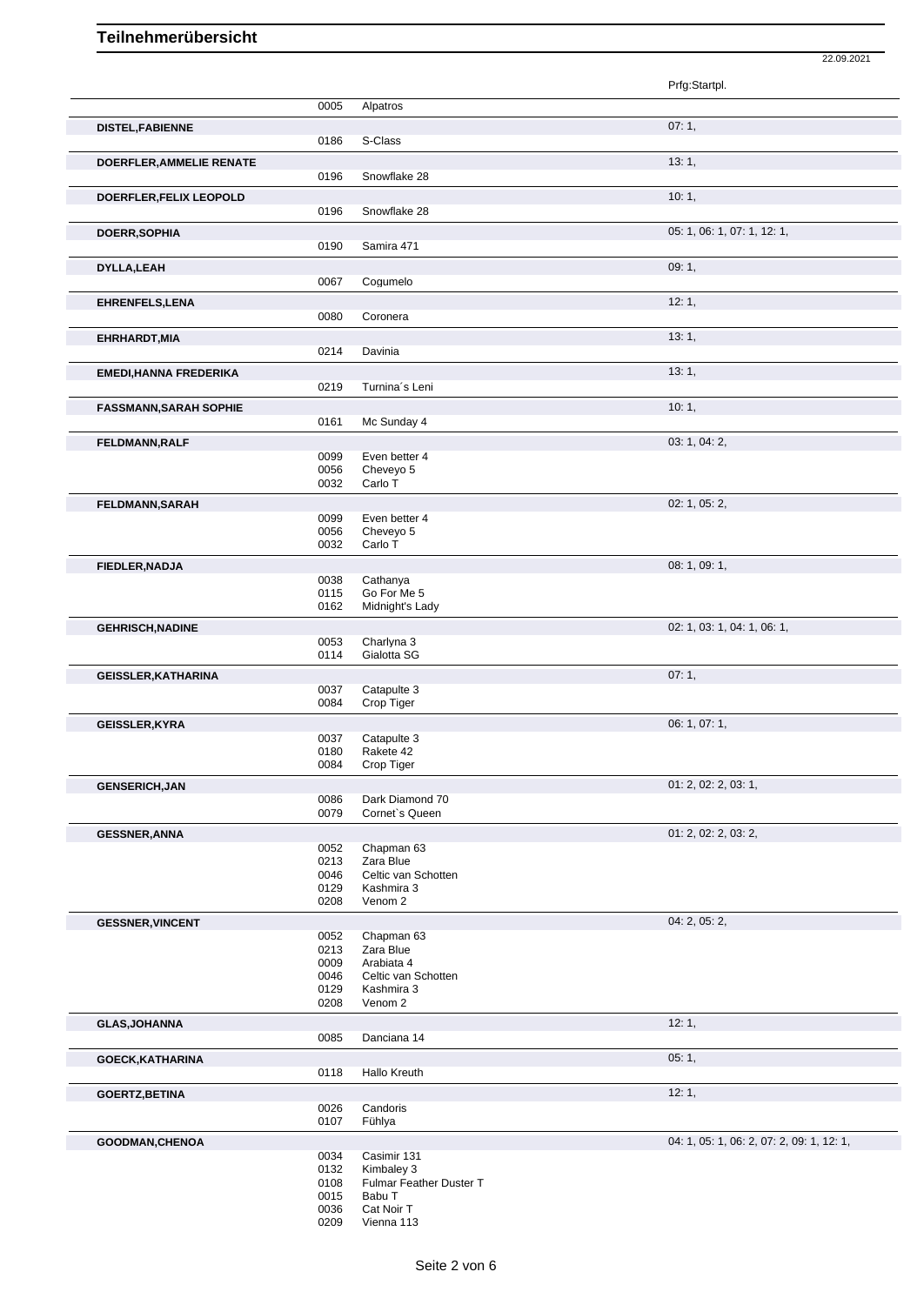22.09.2021

|                              |              |                       | Prfg:Startpl.                             |
|------------------------------|--------------|-----------------------|-------------------------------------------|
|                              | 0082         | Crazy Love M          |                                           |
| <b>GROMPE, MONA</b>          |              |                       | 01: 1, 02: 1,                             |
|                              | 0123         | Iron Man H            |                                           |
|                              | 0121         | I See Fire 3          |                                           |
| <b>GROSS, CAROLIN</b>        |              |                       | 08: 2, 09: 1,                             |
|                              | 0055         | Chenaya S             |                                           |
|                              | 0092         | Dilahra               |                                           |
|                              | 0016         | Bacento               |                                           |
|                              | 0010         | Arezza Bellina        |                                           |
|                              | 0096         | Dougie 3              |                                           |
|                              | 0152         | Loretta van de Kapel  |                                           |
| <b>HABICH, CAROLIN HELEN</b> |              |                       | 04: 1, 05: 1, 06: 1, 08: 1,               |
|                              | 0125         | It's Diamond Cruz     |                                           |
| <b>HALLER, LISA</b>          |              |                       | 12:1,                                     |
|                              | 0136         | Kyra van de Lohöfte   |                                           |
| <b>HARTKOPP, NADINE</b>      |              |                       | 01: 1, 02: 1,                             |
|                              | 0033         | Carthino 4            |                                           |
| <b>HEINZ, MICHELLE</b>       |              |                       | 11:1,                                     |
|                              | 0161         | Mc Sunday 4           |                                           |
|                              |              |                       |                                           |
| <b>HELD, ELISA</b>           | 0044         | Cedrick 18            | 08: 2, 09: 2,                             |
|                              | 0171         | Obora's Godspeed      |                                           |
|                              |              |                       |                                           |
| <b>HELLY, MILENA</b>         |              | La Fee 34             | 07: 2, 10: 2,                             |
|                              | 0138<br>0169 | Nussini 11            |                                           |
|                              |              |                       |                                           |
| <b>HERBERT, LOUISA</b>       |              |                       | 12:1,                                     |
|                              | 0013         | Asterix 645           |                                           |
| <b>HERRMANN, CELINE</b>      |              |                       | 07:1,                                     |
|                              | 0210         | Vigo LM               |                                           |
| <b>HESS, TOBIAS</b>          |              |                       | 04: 1, 05: 1, 06: 1,                      |
|                              | 0123         | Iron Man H            |                                           |
|                              | 0121         | I See Fire 3          |                                           |
| <b>HEUER, ANIKA</b>          |              |                       | 10:1, 11:1,                               |
|                              | 0048         | Certina <sub>S</sub>  |                                           |
|                              |              |                       | 10:1, 11:1,                               |
| <b>HEUER, FINIA</b>          | 0161         | Mc Sunday 4           |                                           |
|                              |              |                       |                                           |
| <b>HOEHL, MARTIN</b>         | 0058         | Cinderella H 5        | 09:1,                                     |
|                              |              |                       |                                           |
| <b>HUTH, ELLEN</b>           |              |                       | 06:1,                                     |
|                              | 0187         | Samaro SG             |                                           |
| JAEHRLING, CHARLOTTE         |              |                       | 12:1,                                     |
|                              | 0095         | Donnington 2          |                                           |
| JAEHRLING, LEA               |              |                       | 06: 1, 07: 1, 09: 1,                      |
|                              | 0045         | Cellestiall           |                                           |
| <b>JAKOBS, CHRISTIAN</b>     |              |                       | 06: 2, 07: 2,                             |
|                              | 0030         | Caramia 44            |                                           |
|                              | 0176         | Quanto Fino 7         |                                           |
| JUNG, WIEBKE                 |              |                       | 12:1,                                     |
|                              | 0018         | Benjamin Blümchen 10  |                                           |
|                              |              |                       |                                           |
| JUNGERMANN, JOHANNA          | 0189         | Sambukka              | 04: 1, 05: 1, 06: 1,                      |
|                              | 0188         | Sambuca 91            |                                           |
|                              |              |                       |                                           |
| <b>KAISER, VINCENT</b>       | 0077         | Cornet's Blue         | 07:1,                                     |
|                              |              |                       |                                           |
| <b>KEHL, ANJA</b>            |              |                       | 09: 1, 10: 1,                             |
|                              | 0062         | Coco Lu               |                                           |
|                              | 0041         | Cavani K              |                                           |
| <b>KEIL, PETRA</b>           |              |                       | 09:1,                                     |
|                              | 0159         | Lütte Deern 11        |                                           |
| <b>KELLNER, SANDRA</b>       |              |                       | 12:1,                                     |
|                              | 0206         | Vanilla Sky 33        |                                           |
|                              | 0102         | Fifty's Olympia       |                                           |
|                              | 0183         | RM Djosephine         |                                           |
| <b>KLEIN, ALANA</b>          |              |                       | 01: 2, 02: 2, 03: 2, 04: 2, 05: 2, 06: 1, |
|                              |              |                       | 08: 1, 09: 1,                             |
|                              | 0198         | Stella 1028           |                                           |
|                              | 0008         | Antonio Banderas 2    |                                           |
|                              | 0071<br>0211 | Cooky 17<br>Vincero 2 |                                           |
|                              |              |                       |                                           |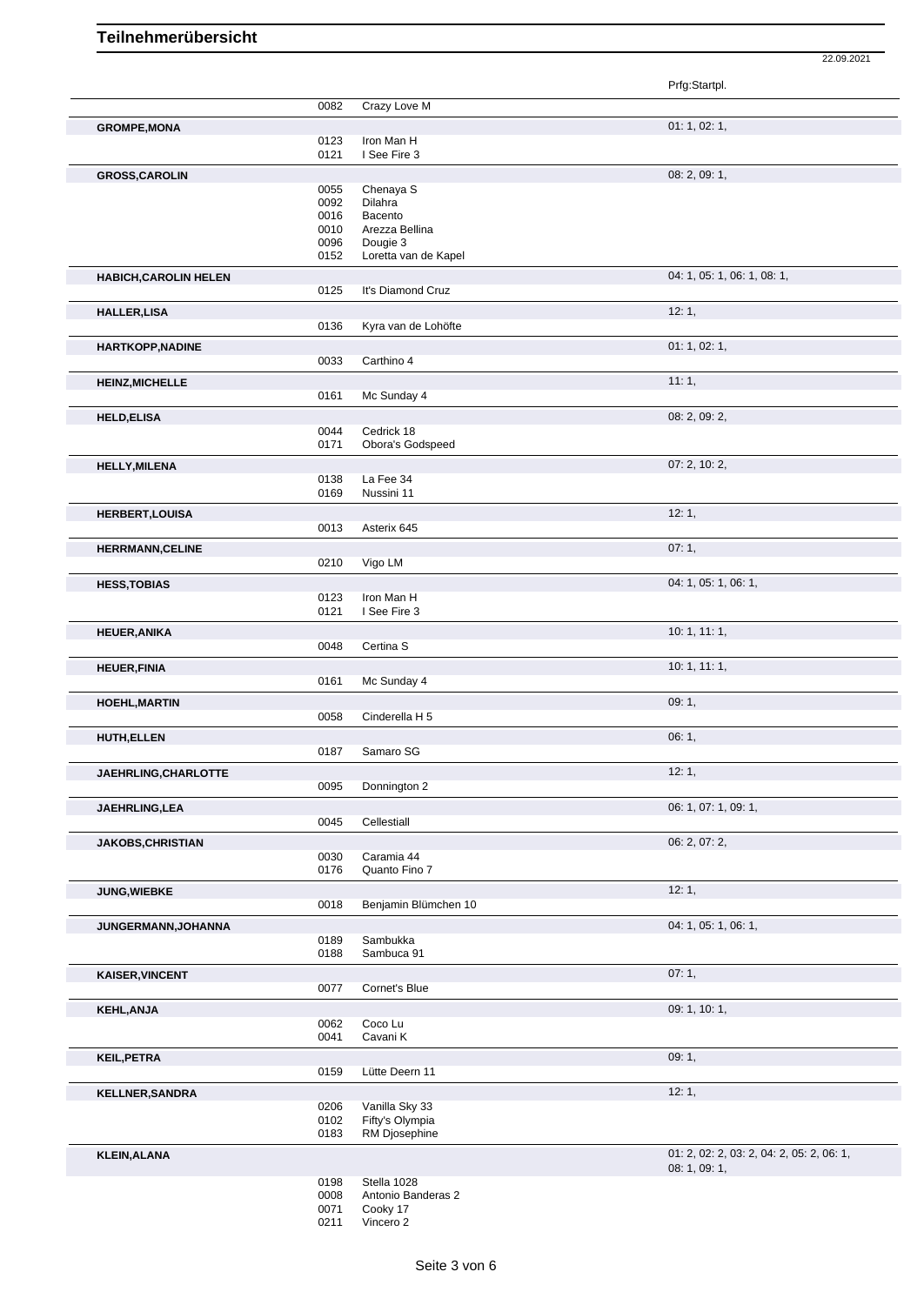|                        |              |                             | Prfg:Startpl.                             |
|------------------------|--------------|-----------------------------|-------------------------------------------|
|                        | 0130         | Kassiopeia 39               |                                           |
|                        | 0174         | Perfect One W.A.            |                                           |
|                        | 0167         | Newton THC                  |                                           |
|                        | 0125         | It's Diamond Cruz           |                                           |
| <b>KLEIN, SILIA</b>    |              |                             | 12:1,                                     |
|                        | 0179         | Quotenbub                   |                                           |
|                        | 0130         | Kassiopeia 39               |                                           |
| <b>KLOEBER, JETTE</b>  |              |                             | 06: 1, 07: 1,                             |
|                        | 0049         | Cervinia 6                  |                                           |
|                        |              |                             |                                           |
| <b>KLOTZ, MAYA</b>     | 0142         | Laidback Luke 2             | 05: 1, 06: 1, 07: 1,                      |
|                        |              |                             |                                           |
| <b>KNEUSSEL,LEN</b>    |              |                             | 12: 1, 13: 1,                             |
|                        | 0182         | Rimira                      |                                           |
| <b>KNIESS, ANNA</b>    |              |                             | 05: 1, 06: 1, 07: 1,                      |
|                        | 0040         | Cavalia 2                   |                                           |
| KOEBEL, DOMINIQUE      |              |                             | 11:1,                                     |
|                        | 0022         | Calentina VA                |                                           |
|                        |              |                             |                                           |
| KONRADT, NELLI         |              |                             | 07:1,                                     |
|                        | 0006         | Amazing Girl 5              |                                           |
| KOOB, LEA              |              |                             | 03: 1, 04: 2,                             |
|                        | 0042         | Cayman 25                   |                                           |
|                        | 0061         | Coco Jambo K                |                                           |
| KUEHNERT, ANJA         |              |                             | 12:1,                                     |
|                        | 0094         | Domiana                     |                                           |
|                        |              |                             |                                           |
| KUNZENDORF, LILLI      |              |                             | 11:1,                                     |
|                        | 0021         | Cairo 53                    |                                           |
| LAUTENSCHLAEGER, FINYA |              |                             | 10: 1, 11: 1,                             |
|                        | 0175         | Pina Colada 213             |                                           |
| <b>LAUTZ, PETER</b>    |              |                             | 06: 1, 09: 1,                             |
|                        | 0029         | Captain Chocolate           |                                           |
|                        |              |                             | 02:1,                                     |
| LOEB, ERIK             | 0199         | Stolzengold                 |                                           |
|                        |              |                             |                                           |
| LOERSCHER, SUSAN       |              |                             | 04: 2, 05: 2, 06: 2,                      |
|                        | 0150         | Lord Eddi                   |                                           |
|                        | 0148         | Lisandro 14                 |                                           |
| <b>METZIG, LEA</b>     |              |                             | 01: 1, 02: 1, 03: 1, 04: 1, 05: 2, 06: 1, |
|                        | 0160         | <b>MBF</b> Avatar           |                                           |
|                        | 0112         | Genua 96                    |                                           |
|                        | 0203         | Valhalla 5                  |                                           |
| MICHEL, LARA           |              |                             | 07:1,                                     |
|                        | 0103         | Find it out Finnley         |                                           |
| <b>MONNHEIMER,EVA</b>  |              |                             | 05: 1, 07: 1,                             |
|                        | 0131         | Kilrush 3                   |                                           |
|                        |              |                             |                                           |
| MUELLER, ISABELL       |              |                             | 05: 2, 06: 2,                             |
|                        | 0158<br>0138 | Luigi 247<br>La Fee 34      |                                           |
|                        |              |                             |                                           |
| MULEY, KIMBERLY        |              |                             | 05: 1, 07: 1,                             |
|                        | 0028         | Candyman 159<br>Jorbert SMH |                                           |
|                        | 0127         |                             |                                           |
| NEUMANN, ARIANE        |              |                             | 12:1,                                     |
|                        | 0195         | Sir Donnerwetter 2          |                                           |
| NIETH, FRANZISKA       |              |                             | 01: 1, 02: 1, 03: 1, 05: 1,               |
|                        | 0050         | Chacco K                    |                                           |
|                        |              |                             | 03: 1, 04: 1, 06: 1, 07: 2,               |
| PAULIN, FRANCESCA      | 0089         | Denzel Washington 2         |                                           |
|                        | 0078         | Cornetto Nuss 2             |                                           |
|                        | 0137         | L'amour de coeur            |                                           |
|                        | 0143         | Lantina 8                   |                                           |
|                        | 0075         | Corlencia                   |                                           |
| PAULY, LUCA PAULA      |              |                             | 07:1,                                     |
|                        | 0101         | Fair Play 185               |                                           |
|                        |              |                             |                                           |
| PETSCH, NINA           |              |                             | 04:1,                                     |
|                        | 0124         | It's Corny                  |                                           |
| PFAENDER, MIRA         |              |                             | 12:1,                                     |
|                        | 0074         | Coralie La Rouge D          |                                           |
| PIMPL, MIRIAM-SABRINA  |              |                             | 01: 1, 03: 1, 04: 1,                      |
|                        | 0151         | Lord K                      |                                           |
|                        | 0153         | Lotus Esprit S              |                                           |

22.09.2021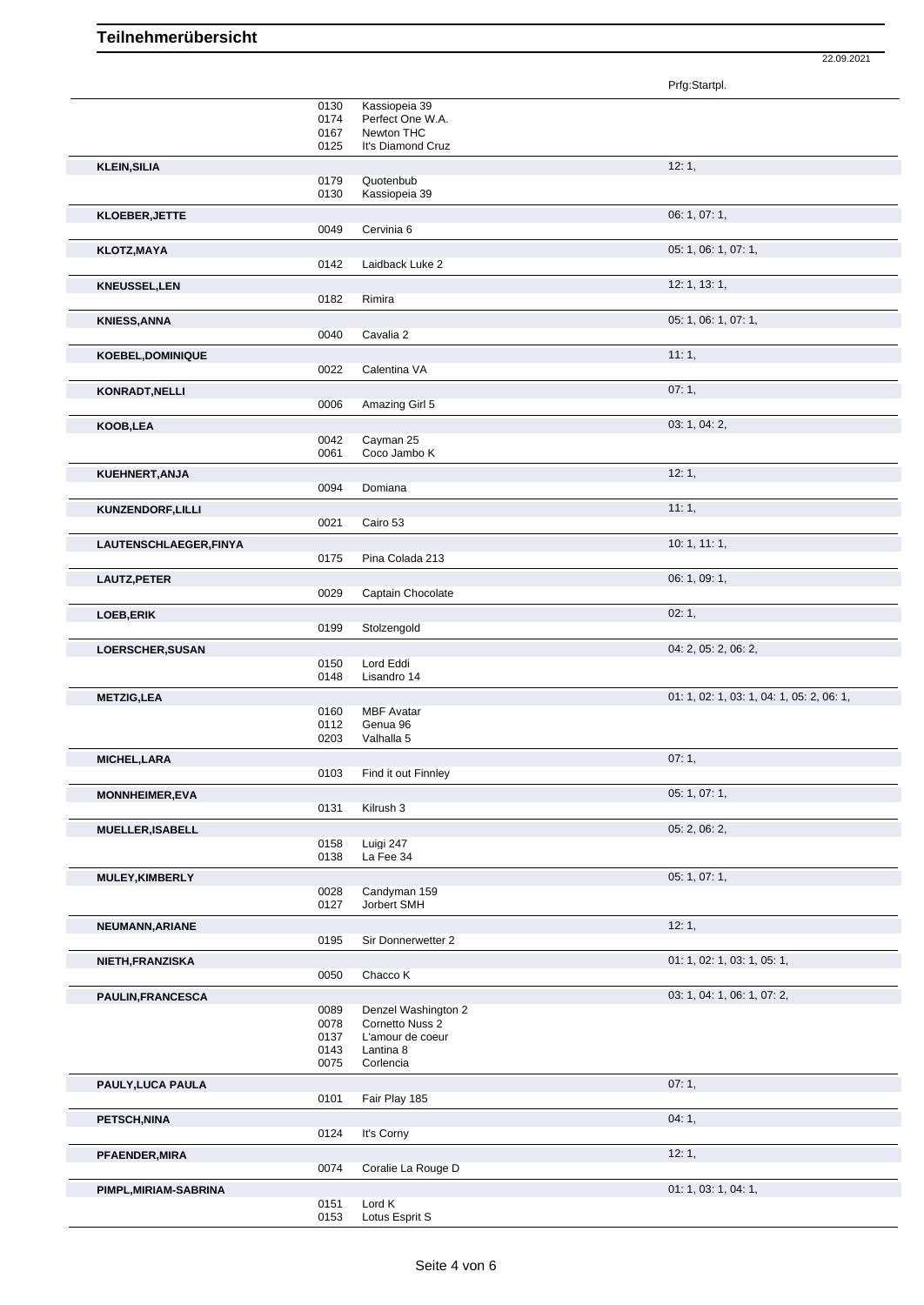|                              |              |                                               | 22.09.2021                         |
|------------------------------|--------------|-----------------------------------------------|------------------------------------|
|                              |              |                                               | Prfg:Startpl.                      |
| PLOESSER, MARIE              |              |                                               | 07: 1, 10: 1, 12: 1,               |
|                              | 0132         | Kimbaley 3                                    |                                    |
| REICHELT, SILVIA             |              |                                               | 04: 2, 06: 1,                      |
|                              | 0146         | Liberty 359                                   |                                    |
|                              | 0076<br>0072 | <b>Cormint's Sunshine</b><br>Cool and Crunchy |                                    |
|                              | 0197         | Speedy 449                                    |                                    |
| RIMBACH, REBECCA             |              |                                               | 04: 1, 06: 1,                      |
|                              | 0076         | Cormint's Sunshine                            |                                    |
| ROEMER, NATASCHA             |              |                                               | 07:1,                              |
|                              | 0065         | Coeur Calino                                  |                                    |
| RUECKERT, NOVA               |              |                                               | 07: 2, 12: 2,                      |
|                              | 0024         | Camouflage 25                                 |                                    |
|                              | 0170         | Obelix 192                                    |                                    |
| <b>SALIBA, JIL RAJA</b>      |              |                                               | 07:1, 10:1,                        |
|                              | 0135         | Komet O                                       |                                    |
|                              | 0039         | Catina 24                                     |                                    |
| <b>SALIBA, NADINE</b>        |              |                                               | 06:1,                              |
|                              | 0039         | Catina 24                                     |                                    |
| <b>SCHMELING, HEIKO</b>      |              |                                               | 04: 1, 06: 1,                      |
|                              | 0105         | For Libertino                                 |                                    |
| <b>SCHMITT, MICHELLE</b>     |              |                                               | 07:1,                              |
|                              | 0070         | Conita 2                                      |                                    |
| <b>SCHNEIDER, KIMBERLEY</b>  |              |                                               | 06:1,                              |
|                              | 0035         | Caspar 308                                    |                                    |
| <b>SCHNELL, LAURA ANN</b>    |              |                                               | 06: 1, 07: 1, 12: 1,               |
|                              | 0097         | Dow-Jones 3                                   |                                    |
| <b>SCHUELER, NINA</b>        |              |                                               | 04: 1, 05: 1, 06: 1, 07: 1,        |
|                              | 0191         | San Diego 122                                 |                                    |
| <b>SCHUETZ, AMELIE</b>       |              |                                               | 07: 1, 12: 1,                      |
|                              | 0128         | Karla 74                                      |                                    |
| <b>SCHUETZ, JULE</b>         |              |                                               | 07: 2, 12: 1,                      |
|                              | 0017         | Belle Petite 4                                |                                    |
| <b>SCHUETZ, NINA</b>         |              |                                               | 07:1,                              |
|                              | 0001         | Abigail 73                                    |                                    |
| <b>SCHWINN,LIV</b>           |              |                                               | 07:1,                              |
|                              | 0060         | <b>Clareville Beauty</b>                      |                                    |
| <b>STEIN, GEORG VON</b>      |              |                                               | : 0,                               |
|                              | 0212         | Wicky 239                                     |                                    |
| <b>STEIN, HANNAH VON</b>     |              |                                               | 06: 1, 07: 1, 10: 1,               |
|                              |              |                                               |                                    |
| <b>STEIN, HENDRIK VON</b>    |              |                                               | 10: 1, 11: 1, 13: 1,               |
|                              | 0071         | Cooky 17                                      |                                    |
|                              | 0174         | Perfect One W.A.                              |                                    |
| <b>STEIN, JULIA VON</b>      |              |                                               | 11:1, 13:1,                        |
|                              |              |                                               |                                    |
| STEINMANN, LAURA             |              |                                               | 07: 1, 12: 1,                      |
|                              | 0141<br>0088 | Lady Sunshine M 2<br>De Luxe W 3              |                                    |
|                              |              |                                               |                                    |
| <b>STRENK, MONA</b>          | 0002         | Accorado Ass                                  | 01: 1, 02: 2, 03: 2, 04: 1,        |
|                              | 0023         | Calista BS                                    |                                    |
|                              | 0116         | Greynox                                       |                                    |
| STROBACH, MARLENE            |              |                                               | 13:1,                              |
|                              | 0181         | Ricado SG                                     |                                    |
| <b>TILLMAN,LUIS</b>          |              |                                               | 04: 1, 05: 1, 06: 1, 07: 1, 12: 1, |
|                              |              |                                               |                                    |
| <b>TINZ, NADINE</b>          |              |                                               | 05: 1, 06: 1, 07: 2, 12: 1,        |
|                              | 0157         | Lucky Lake                                    |                                    |
|                              | 0027         | Candy Canetti                                 |                                    |
| <b>TRESCKOW, HENNING VON</b> |              |                                               | 02: 1, 05: 1,                      |
|                              | 0100         | Evito 8                                       |                                    |
|                              | 0066<br>0054 | Coffee Time 3<br>Checarda                     |                                    |
|                              |              |                                               |                                    |
| <b>TRESCKOW,LEONIE VON</b>   | 0100         | Evito 8                                       | 04: 1, 05: 1, 06: 2,               |
|                              | 0066         | Coffee Time 3                                 |                                    |
|                              | 0054         | Checarda                                      |                                    |